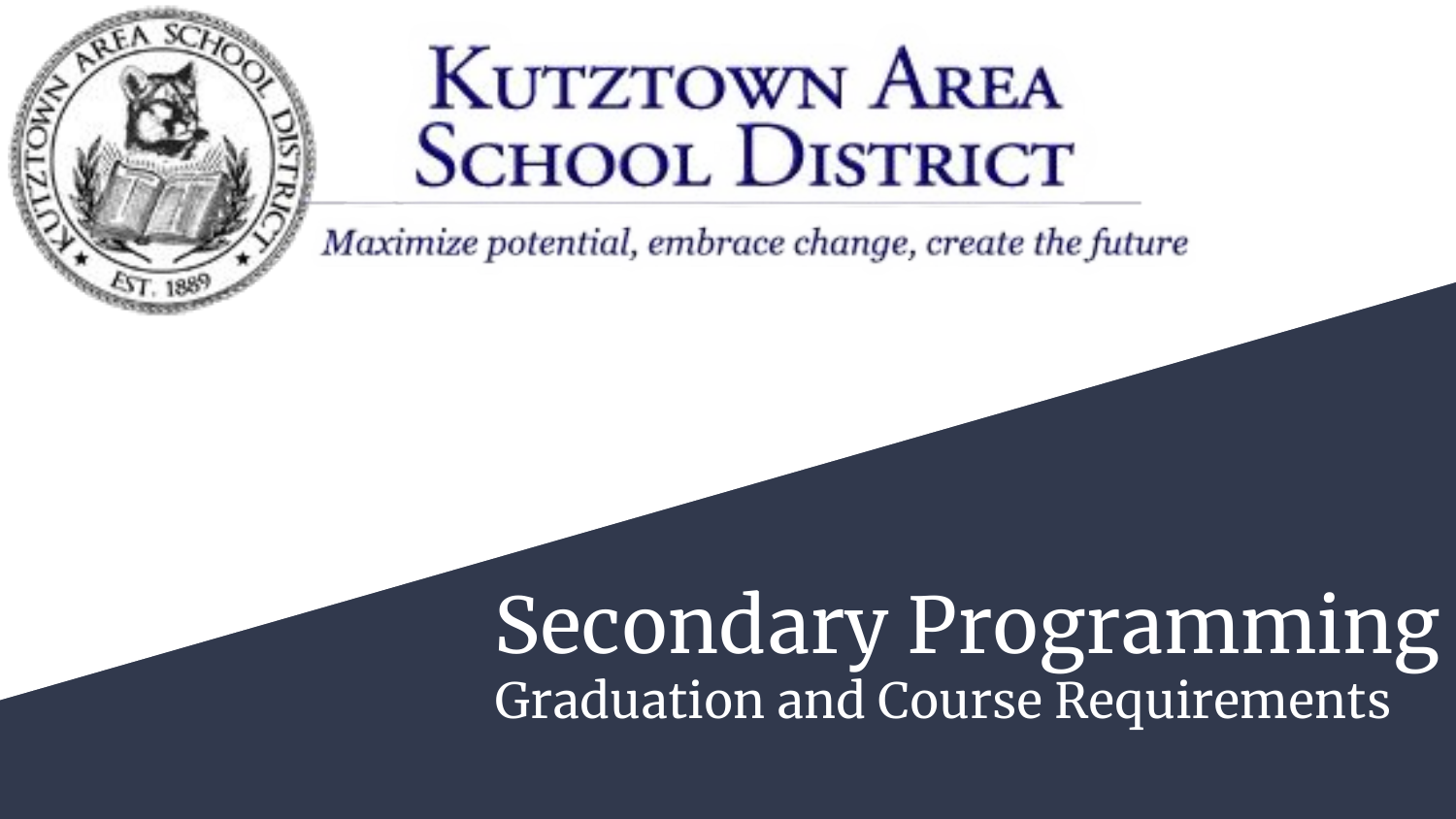# Kutztown Area School District

### **Profile of Kutztown Graduate**

- Increase Student Choice and Flexibility
- Rigorous Coursework
- Well-Rounded Students
- Grounded in College and Career Readiness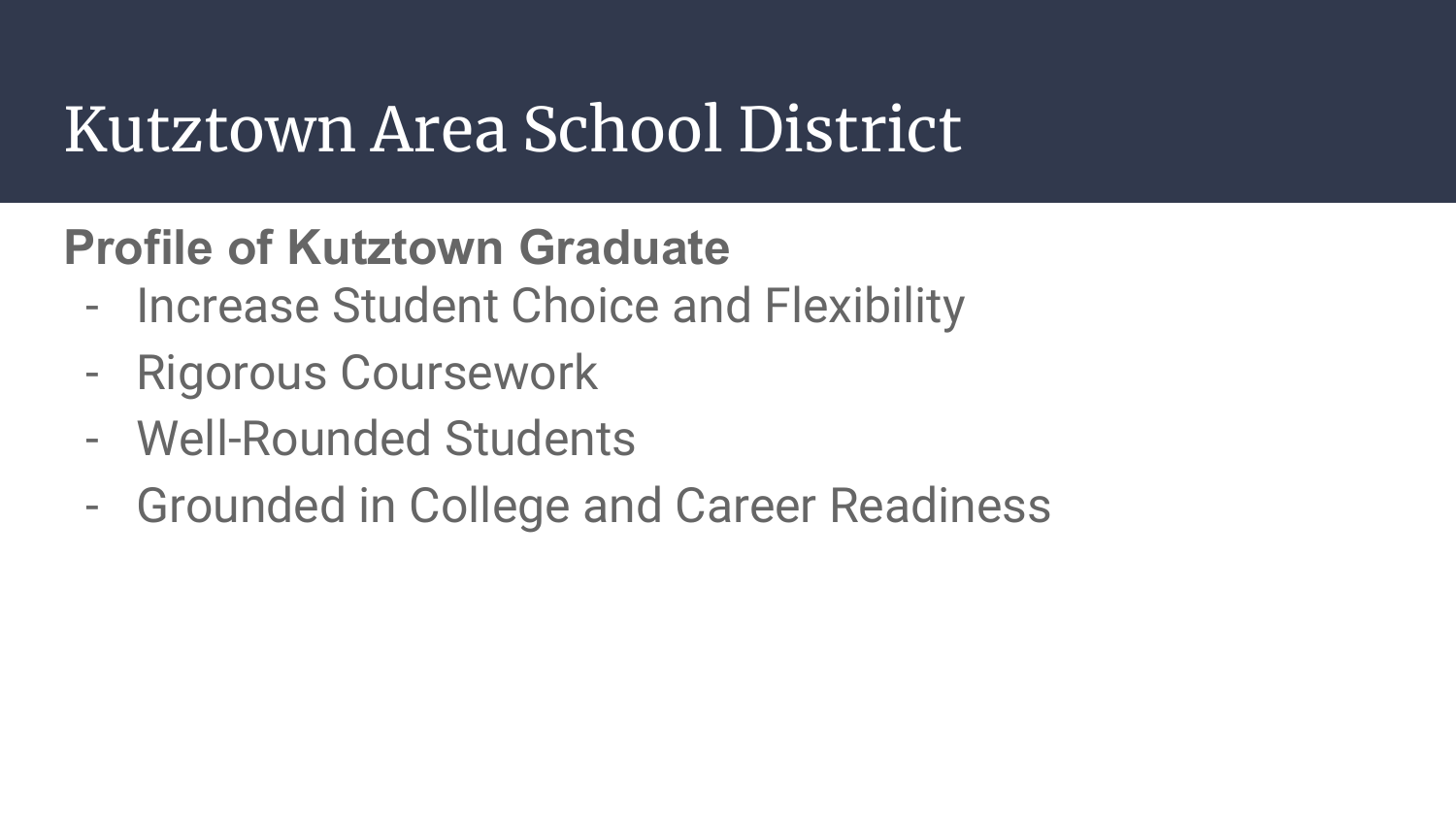# **Graduation Requirements**

- 24 Credits
	- 4 Credits of Language Arts, Math, Science, and Social Studies
	- 1.5 Credits of PE/Wellness
	- **- 0.5 Credit of Career & Financial Management (Junior)**
	- **- 0.5 Research & Design Thinking (Freshman)**
- 6 Credits required per year
- All students graduate with an online course experience taught by KASD teachers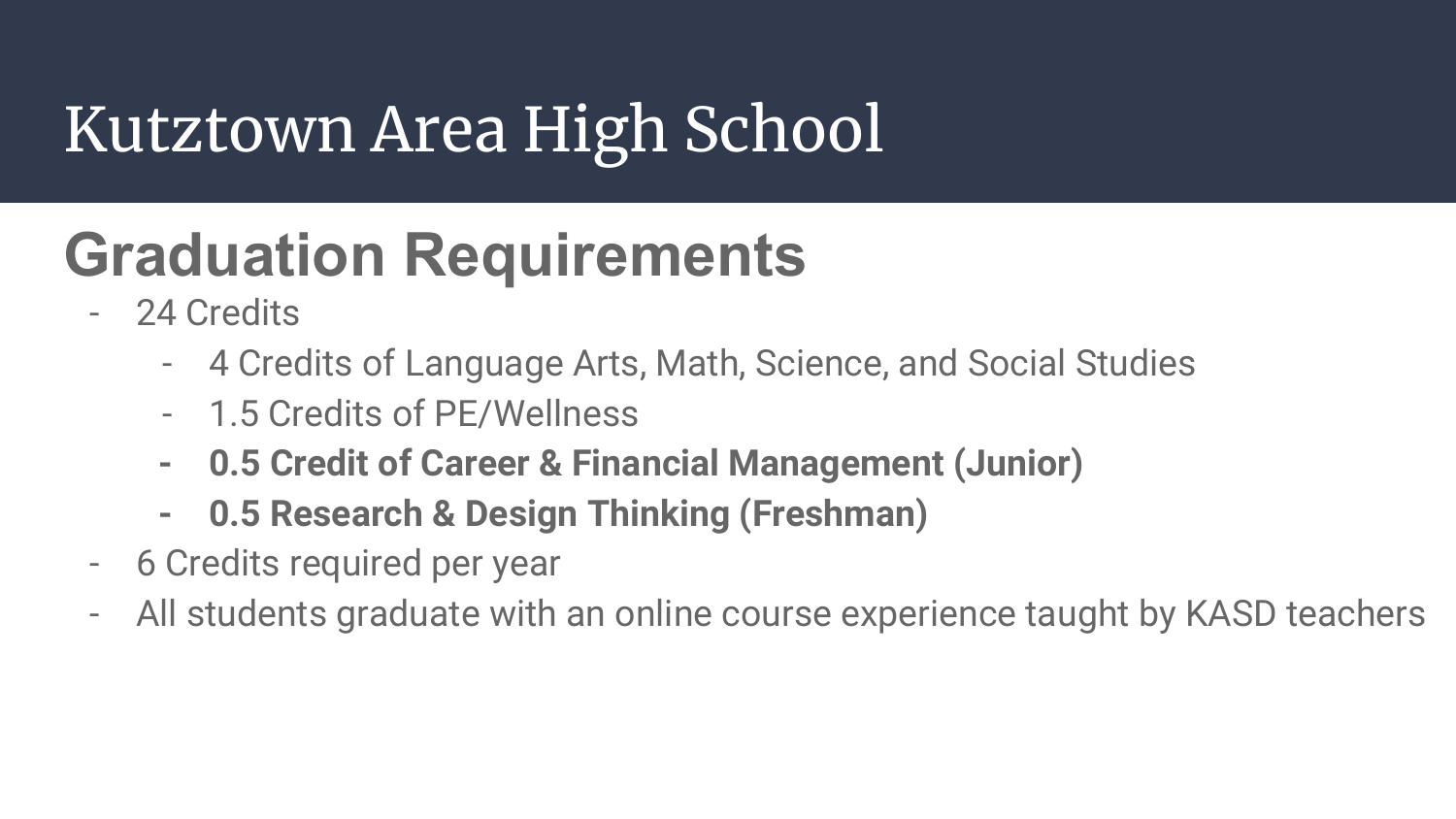### **Freshman Year**

**Required**

Science- 1.0 credit ELA- 1.0 credit Math- 1.0 credit Social Studies- 1.0 credit Research & Design Thinking- 0.5 credit Fitness- 0.5 credit Electives- 1.0 credits minimum  **6.0 credits minimum**

#### **Sophomore Year**

**Required** Science- 1.0 credit ELA- 1.0 credit Math- 1.0 credit Social Studies- 1.0 credit Wellness- 0.5 credit Electives- 1.5 credits minimum  **6.0 credits minimum**

**Electives-** 1.0 and/or .5 Elective options in World Languages, Family Consumer Science, Art, Music, Technology Ed, Agriculture, Physical Education, Dual Enrollment, or Business Education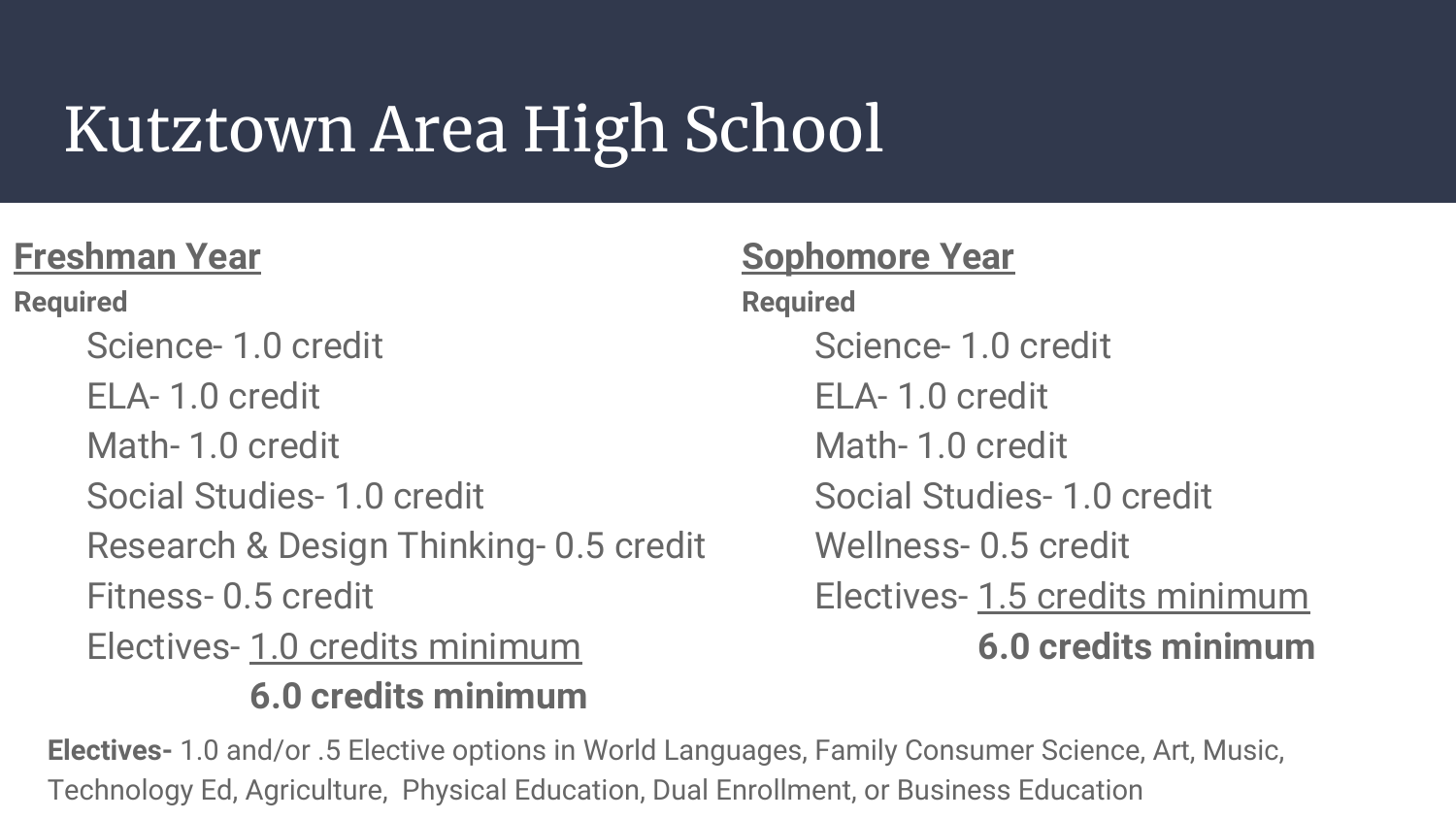#### **Junior Year Required** Science- 1.0 credit ELA- 1.0 credit Math- 1.0 credit Social Studies- 1.0 credit Career & Financial Management- 0.5 Credit Fitness- 0.5 Credit Electives- 1.0 credits minimum **Senior Year Required** Science- 1.0 credit ELA- 1.0 credit Math- 1.0 credit Social Studies- 1.0 credit Electives- 2.0 credits minimum  **6.0 credits minimum**

 **6.0 credits minimum**

**Electives-** 1.0 and/or .5 Elective options in World Languages, Family Consumer Science, Art, Music, Technology Ed, Agriculture, Physical Education, Internship, Dual Enrollment, or Business Education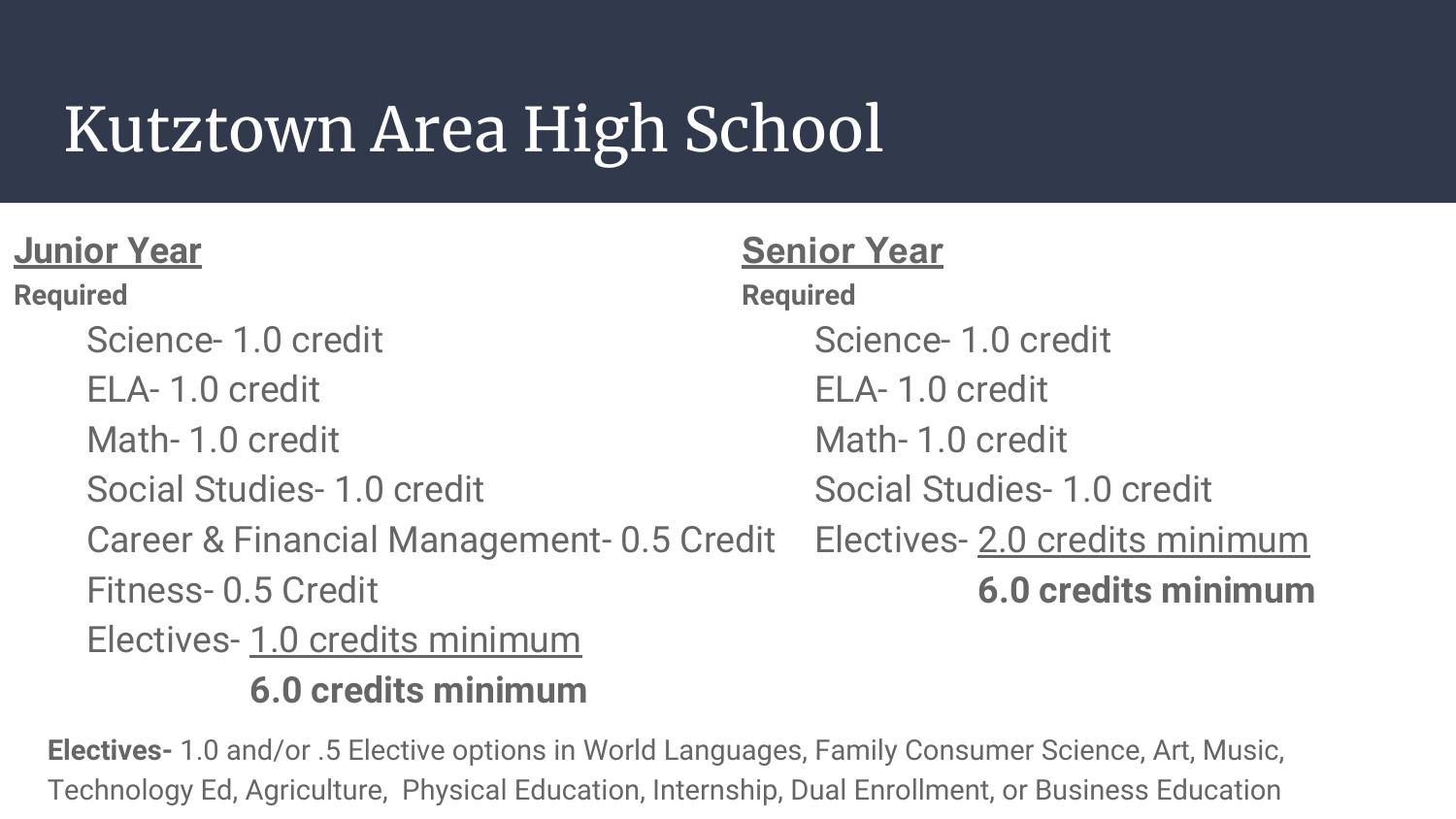# Kutztown Area High School- BCTC

### **BCTC Graduation Requirements**

- 24 Credits
	- 4 Credits of Language Arts, Math, and Social Studies
	- 3 Credits of Science (currently 4 credit requirement)
	- 1.0 Credit of PE/Wellness
	- 0.5 Credit of Career & Financial Management
- 6 Credits required per year
- All students graduate with an online course experience taught by KASD teachers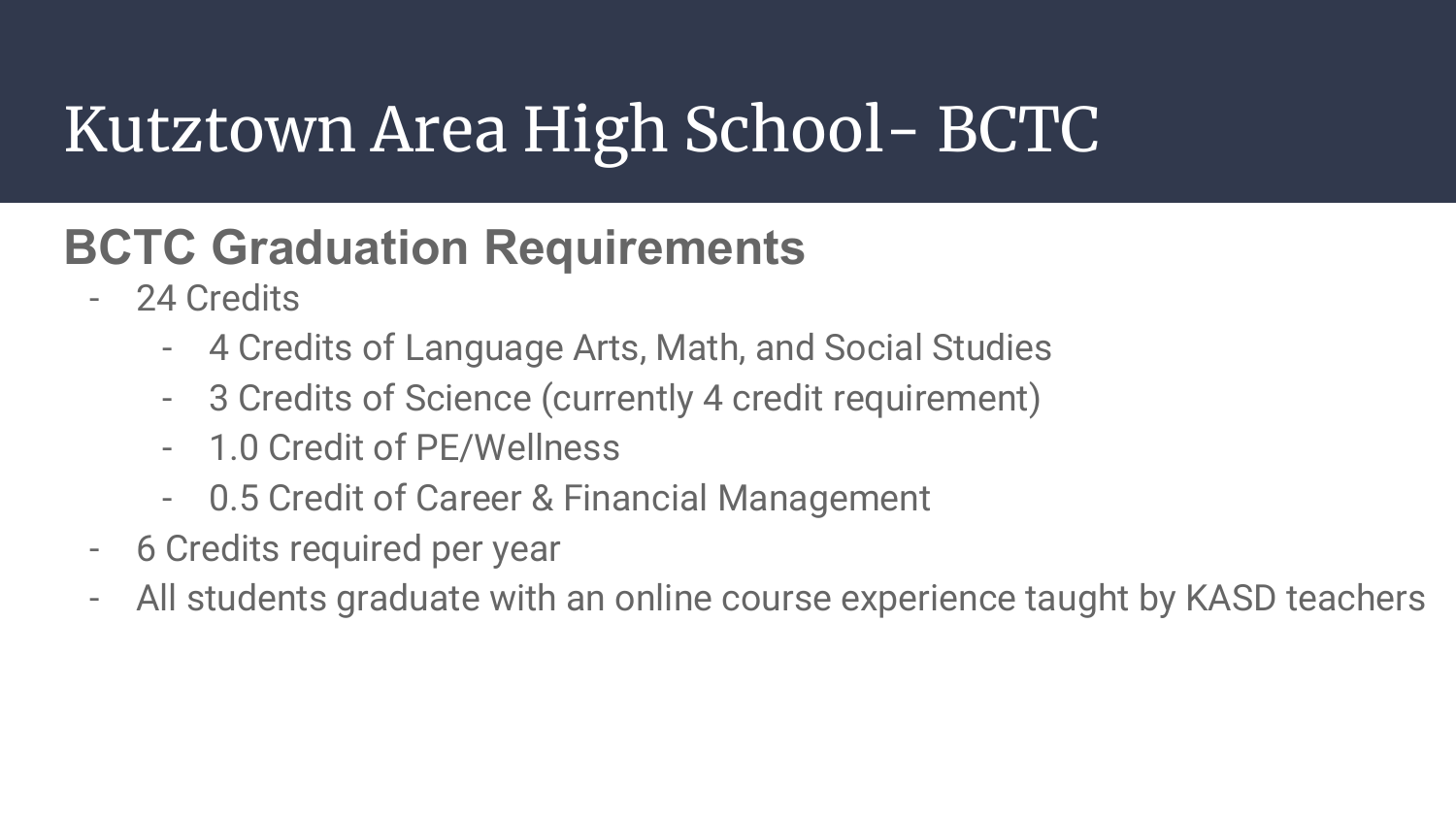# Kutztown Area High School- BCTC

#### **Freshman Year**- Required

Science- 1.0 credit ELA- 1.0 credit Math- 1.0 credit Social Studies- 1.0 credit BCTC- 4.0 credits

**Sophomore Year**- Required Science- 1.0 credit ELA- 1.0 credit Math- 1.0 credit Social Studies- 1.0 credit BCTC- 4.0 credits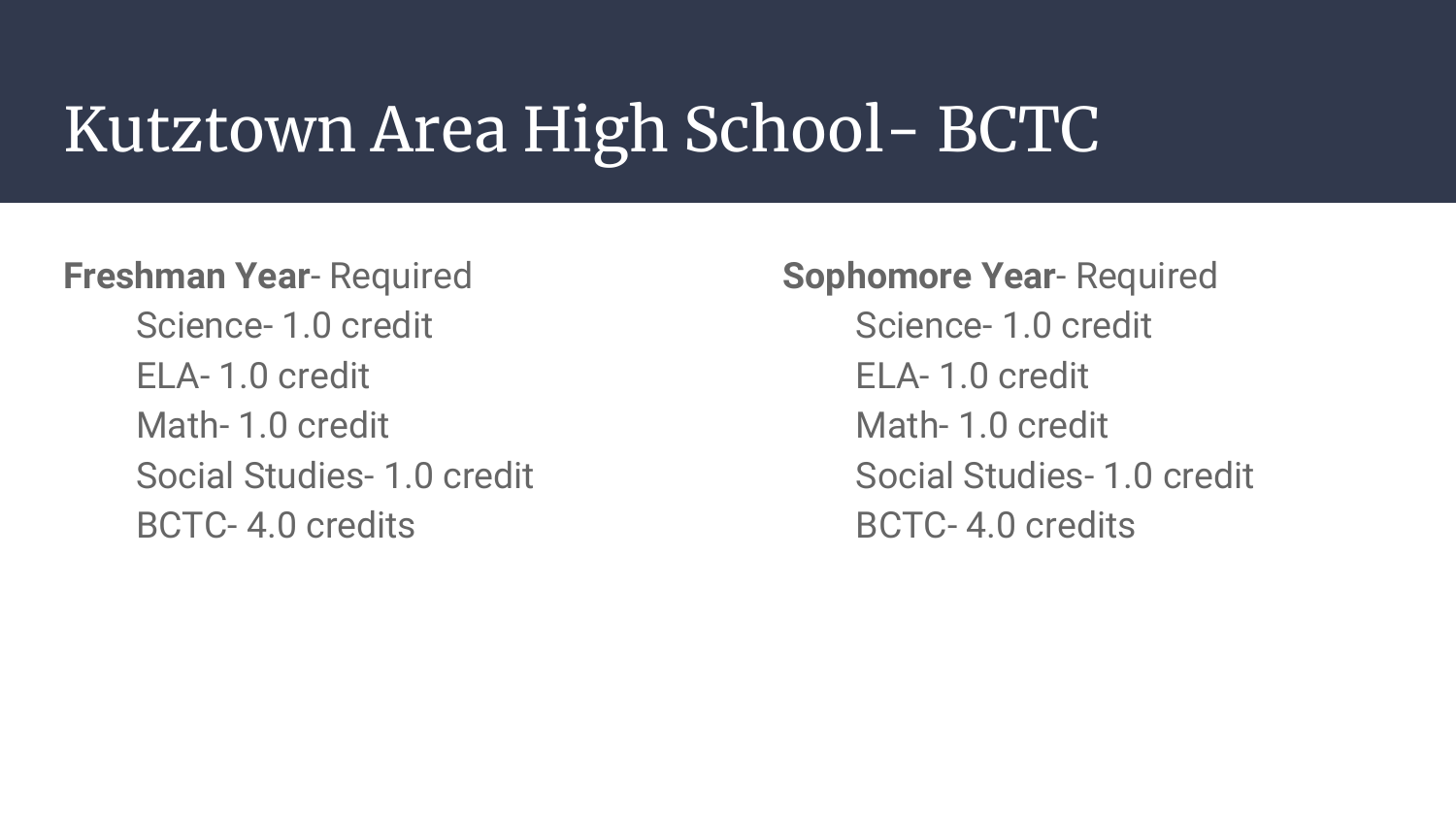# Kutztown Area High School- BCTC

**Junior Year**- Required Science- 1.0 credit ELA- 1.0 credit Math- 1.0 credit Social Studies- 1.0 credit BCTC- 4.0 credits

**Senior Year**- Required ELA- 1.0 credit Math- 1.0 credit Social Studies- 1.0 credit Careers & Financial Management-0.5 credit (online) Wellness- 0.5 credit *Pending State Graduation Requirements*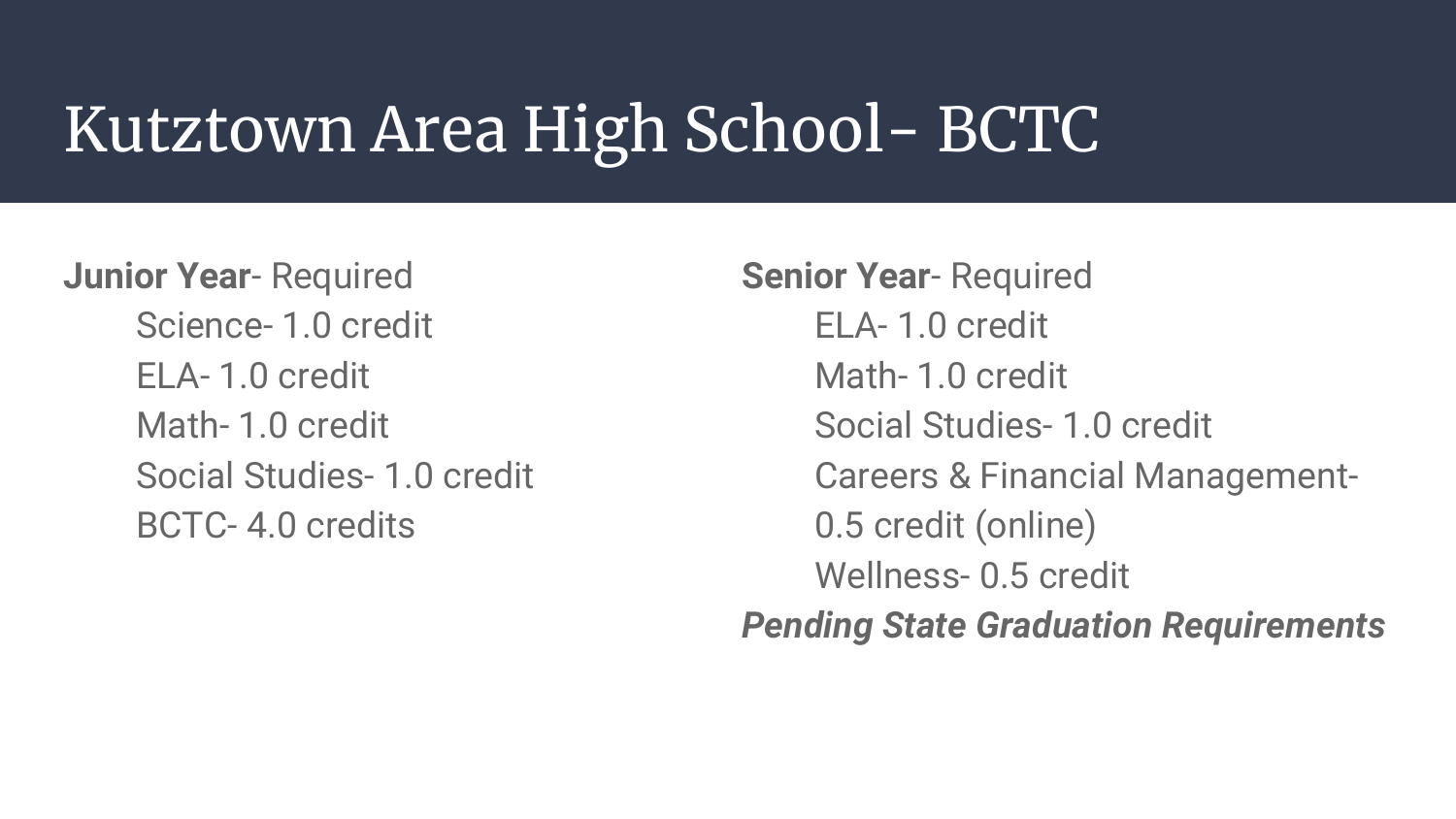# Recommendation Summary

#### **Current:**

Freshman: FCS, Freshman Seminar, Fitness, Advanced Computer Applications (2.0 credits)

Sophomore: Music Appreciation, Art Appreciation, Fitness (1.0 Credit)

Junior: Careers, Wellness, Fitness (1.0 Credit)

Senior: Fitness (0.5 Credit)

**TOTAL ELECTIVE REQUIRED CREDITS: 4.5**

**TOTAL REQUIRED COURSE CREDITS: 20.5**

### **Proposed:**

Freshman: Research & Design (0.5), Fitness I (0.5)

Sophomore: Wellness (0.5)

Junior: Fitness II (0.5), Career & Financial Management (0.5)

Senior: N/A

**TOTAL ELECTIVE REQUIRED CREDITS: 2.5 TOTAL REQUIRED COURSE CREDITS: 18.5**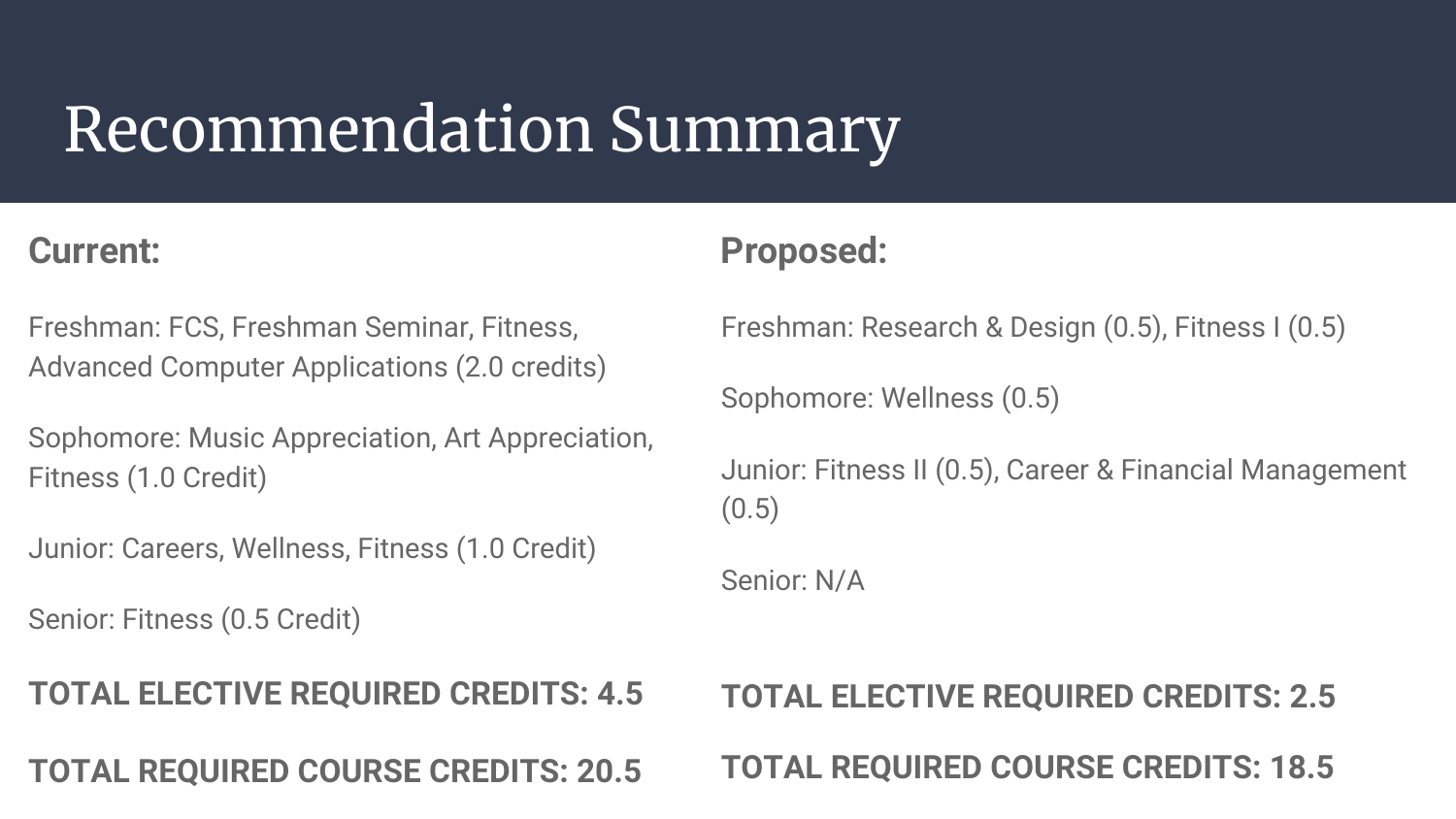### **Next Steps**

- BCTC Graduation Requirements Committee (September November)
- New Elective Courses (November)
- Pyramid (December February)
- Academic Support/PBA/Keystone Remediation (December February)
	- Keystone Proficiency required in order to graduate for the class of 2021 (sophomores)
- Time Schedule (February March)
	- Increase Instructional Minutes per Period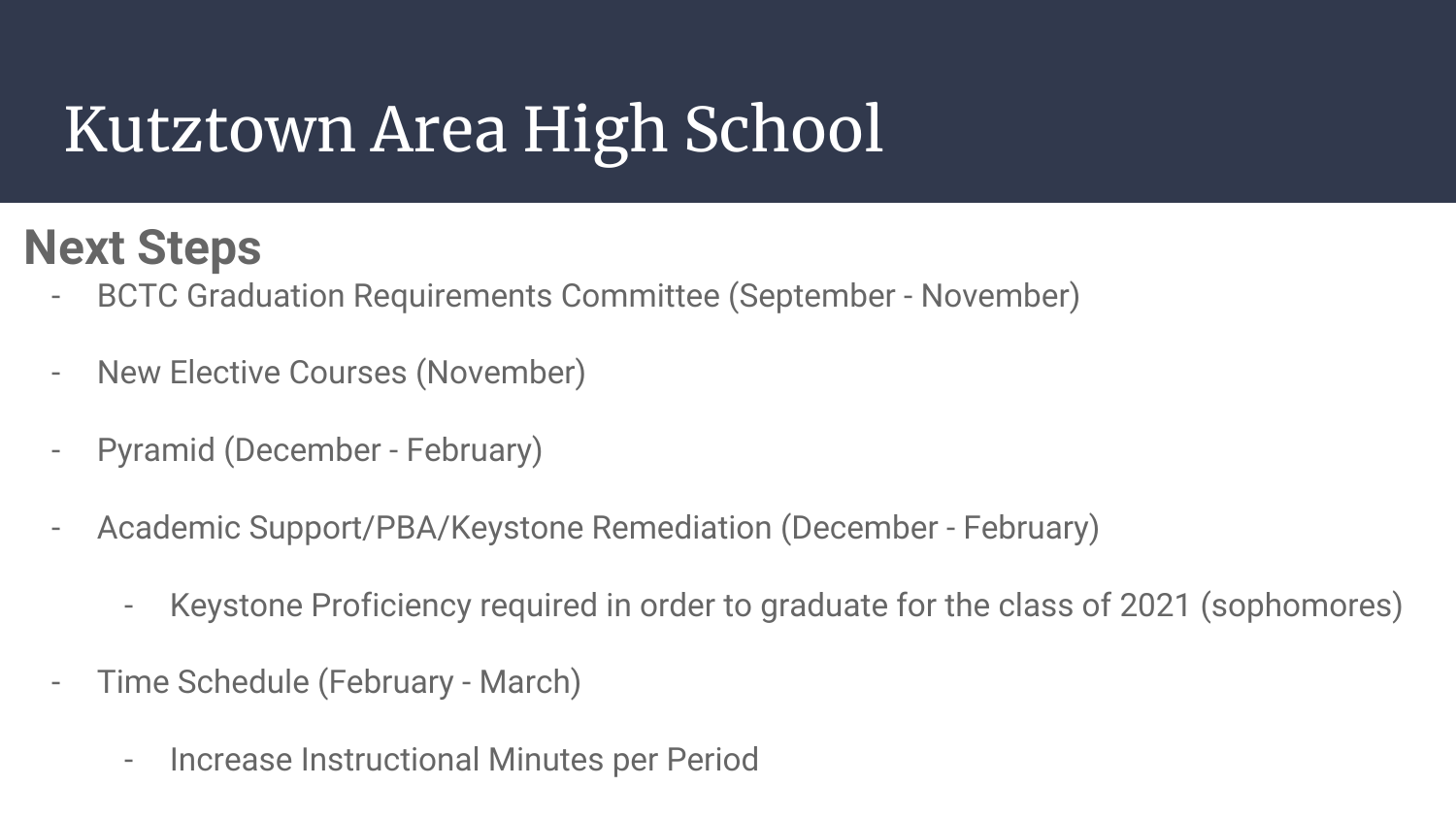# Kutztown Area Middle School

According to the book, *This We Believe*:

- A middle school curriculum is challenging, exploratory, integrative, and relevant.
- Students and teachers are engaged in active, purposeful learning.
- Every student's academic and personal development is quided by an adult advocate.
- The organizational structures foster purposeful learning and meaningful relationships.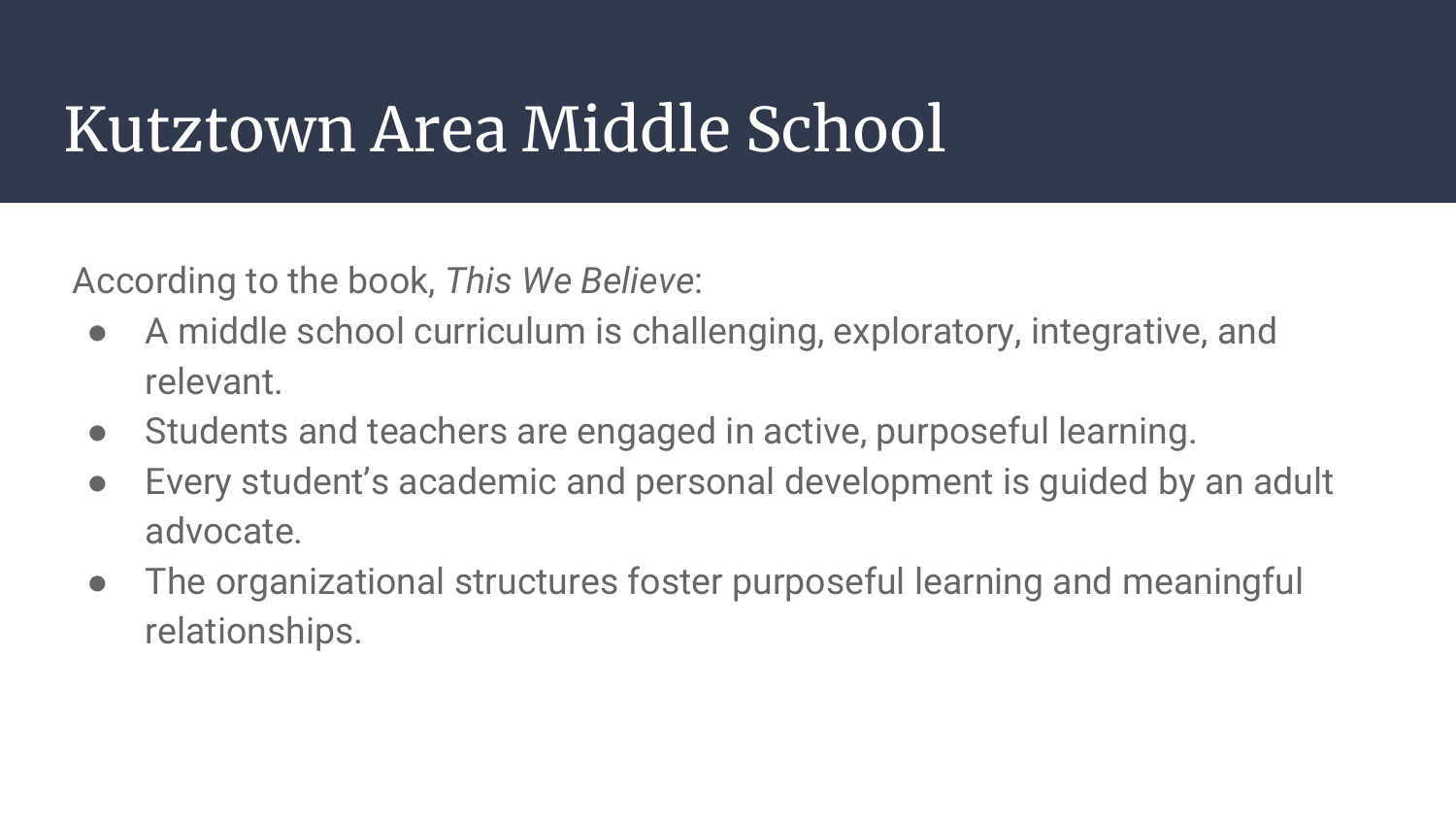## Kutztown Area Middle School- Core Requirements

#### **Sixth Grade**

**Science** ELA Reading 6th Grade Math 6th Grade Achievement Math Social Studies

#### **Seventh Grade**

**Science** ELA Reading 7th Grade Math 7th Grade Achievement Math Social Studies

**Eighth Grade Science** ELA Reading Pre Algebra Algebra I Social Studies Spanish/German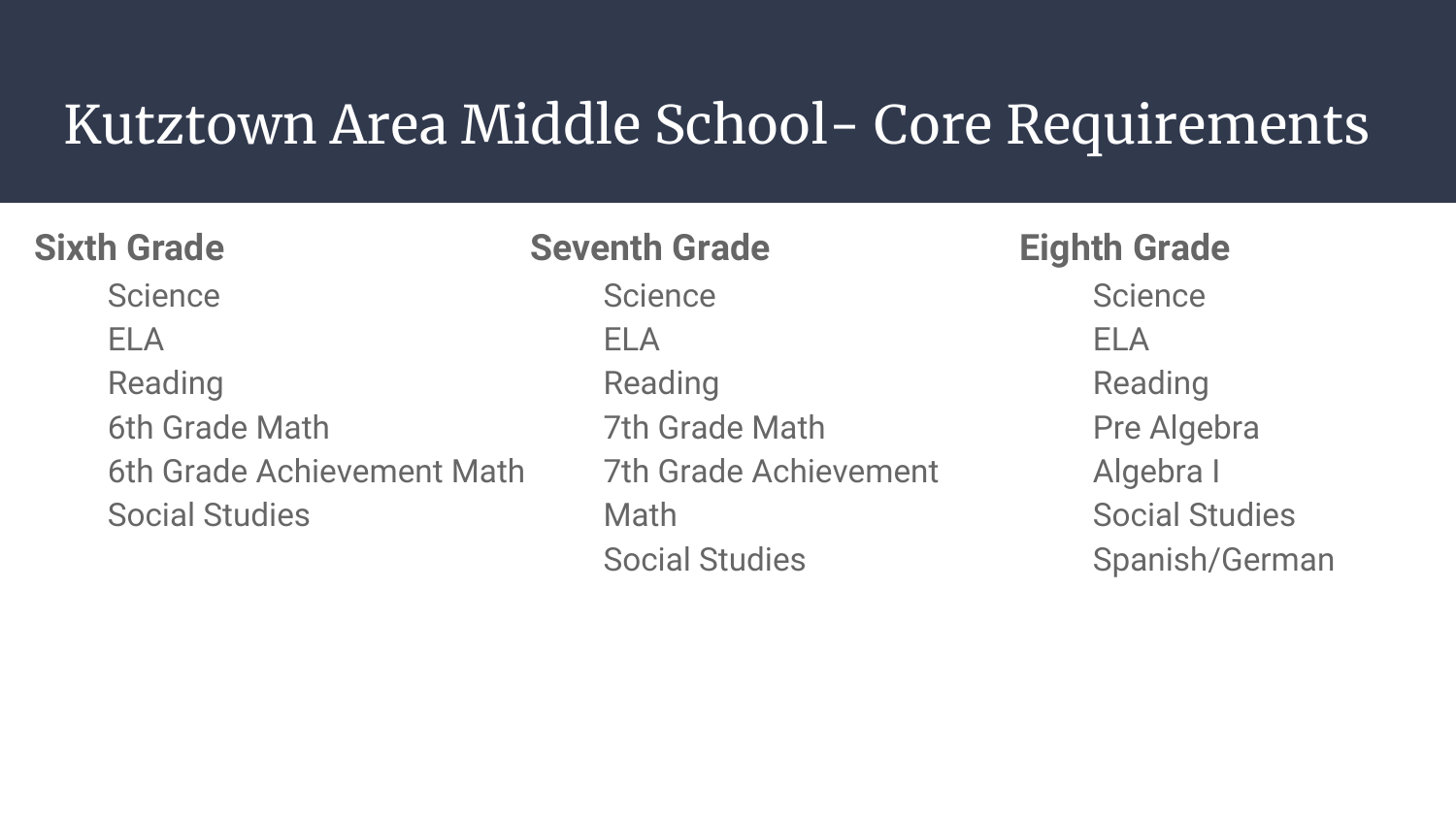# Kutztown Area Middle School- Encore

At KAMS, we believe that middle school is the time to allow students to explore all they can in school, allowing them to make better-informed decisions for potential electives and career options in their future. It is our recommendation that all students have the benefit of taking part in all Encore classes.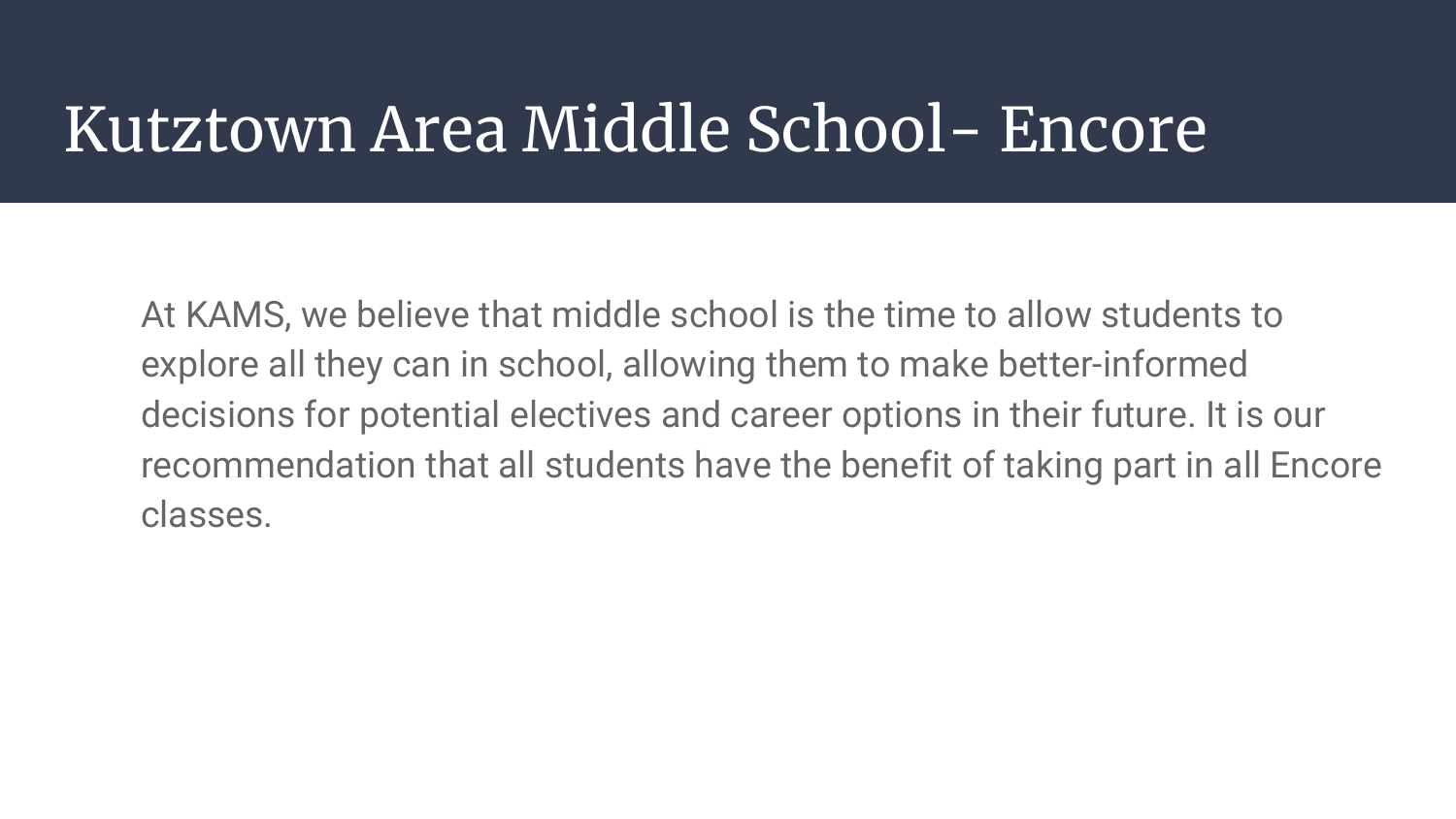## Kutztown Area Middle School- Current Encore

#### **Sixth Grade Current Encore**

Introduction to Computer Applications and Keyboarding Library Art General Music Fitness/Wellness

#### **Eighth Grade Current Encore**

Intermediate Two Computer Applications Library Art General Music Fitness/Wellness Tech FCS

#### **Seventh Grade Current Encore**

Intermediate One Computer Applications and Career Exploration Library Art General Music Fitness Foreign Language Exploration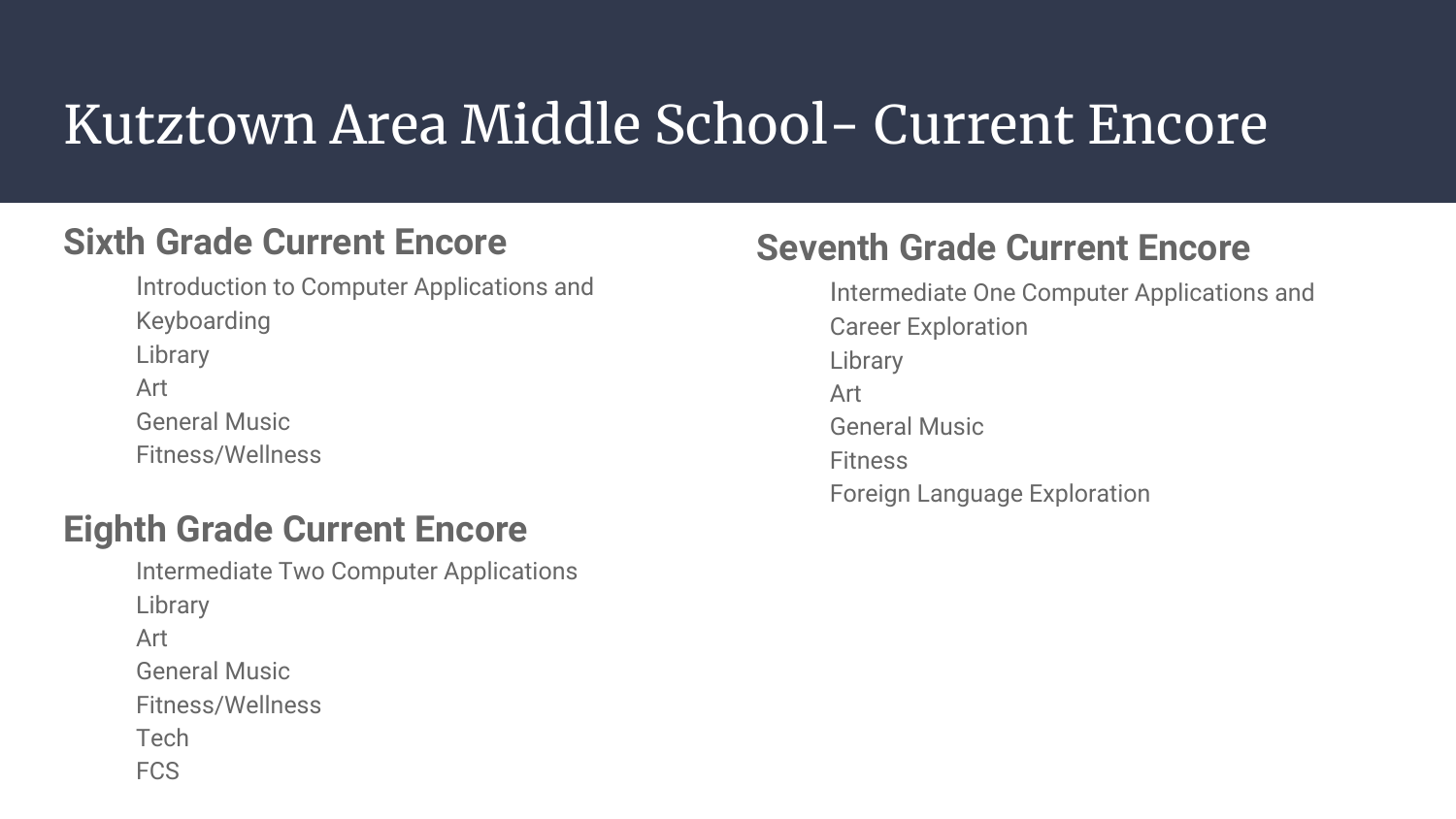# Kutztown Area Middle School- Working...

#### **Exploring the following additional Encore Classes**

Introduction To Agricultural Science **STEAM** Coding